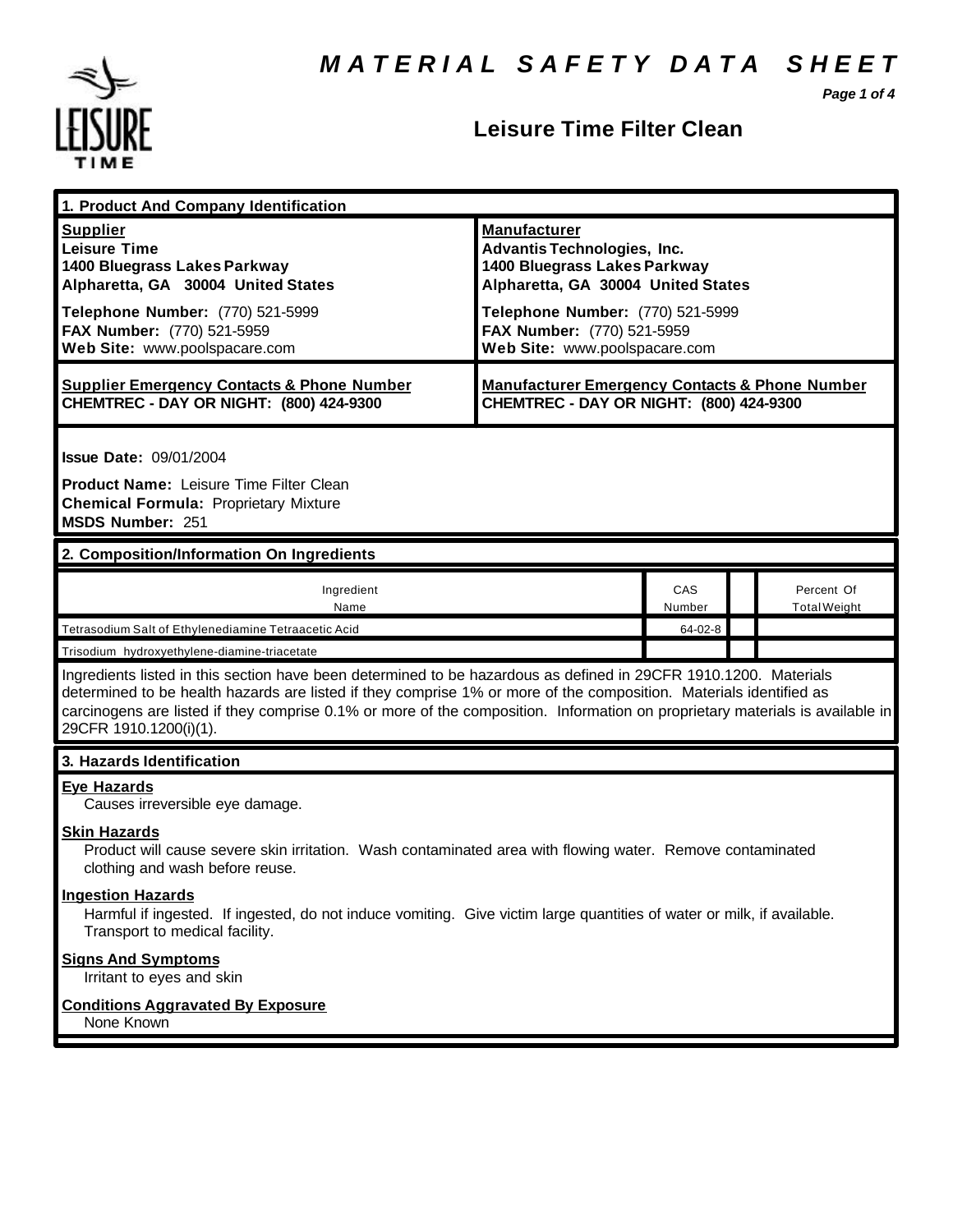## *M A T E R I A L S A F E T Y D A T A S H E E T Page 2 of 4*

#### **Leisure Time Filter Clean**

# **3. Hazards Identification - Continued First Aid (Pictograms) 4. First Aid Measures Eye** In case of contact, hold eyelids apart and immediately flush eyes with plenty of water for at least 15 minutes. **Skin** Wash contaminated area with flowing water. Remove contaminated clothing and wash before reuse. **Ingestion** DO NOT INDUCE VOMITING. Give victim large quantities of water or milk, if available. Get medical attention immediately. **Inhalation** If inhaled, remove to fresh air. Consult a physician. **Fire Fighting (Pictograms) 5. Fire Fighting Measures Flash Point:** n/a °F **Extinguishing Media** In case of fire, use water fog, dry chemical, CO2, or "alcohol" foam. **Fire Fighting Instructions** Firefighters should wear self-contained breathing apparatus and full protective gear. Spills May Be Slippery **6. Accidental Release Measures** CAUTION Surfaces wet with this product are slippery. Avoid release to the environment. Contain and/or absorb spill with inert material (e.g. sand, vermiculite). **7. Handling And Storage Handling And Storage Precautions** Keep out of reach of children. Store away from aluminum and strong oxidizers. Wash thoroughly after handling. **Handling Precautions** May cause slippery conditions. **Protective Clothing (Pictograms) 8. Exposure Controls/Personal Protection Eye/Face Protection** Safety glasses with side shields or goggles recommended.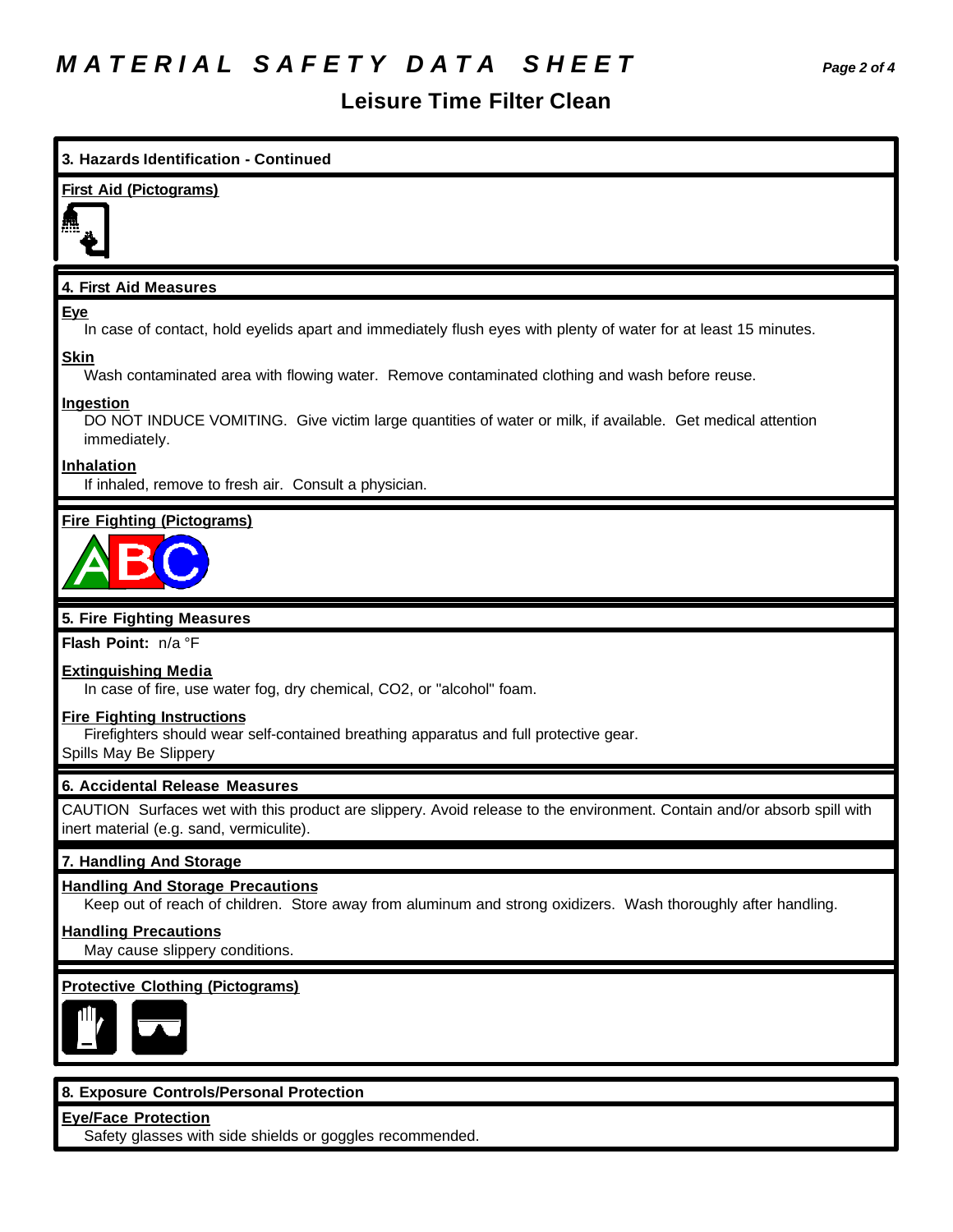## *M A T E R I A L S A F E T Y D A T A S H E E T Page 3 of 4*

## **Leisure Time Filter Clean**

| 8. Exposure Controls/Personal Protection - Continued                                                                                                                                                                                                                                                                       |
|----------------------------------------------------------------------------------------------------------------------------------------------------------------------------------------------------------------------------------------------------------------------------------------------------------------------------|
| <b>Skin Protection</b><br>Chemical-resistant gloves.                                                                                                                                                                                                                                                                       |
| <b>Respiratory Protection</b><br>None normally required.                                                                                                                                                                                                                                                                   |
| <b>Ingredient(s) - Exposure Limits</b><br>Tetrasodium Salt of Ethylenediamine Tetraacetic Acid<br>PEL-NOT ESTABLISHED<br>TLV-NOT ESTABLISHED                                                                                                                                                                               |
| 9. Physical And Chemical Properties                                                                                                                                                                                                                                                                                        |
| <b>Appearance</b><br>Clear liquid                                                                                                                                                                                                                                                                                          |
| Odor<br>Mild                                                                                                                                                                                                                                                                                                               |
| <b>Chemical Type: Mixture</b><br><b>Physical State: Liquid</b><br>Boiling Point: 212 °F<br><b>Specific Gravity: 1.16</b><br>Molecular Weight: Not Determined<br>Percent Volitales: Not Determined<br>Vapor Pressure: Not Determined<br>pH Factor: 12-13<br>Solubility: Miscible in water<br><b>Evaporation Rate: &lt;1</b> |
| 10. Stability And Reactivity                                                                                                                                                                                                                                                                                               |
| <b>Stability: Stable</b><br>Hazardous Polymerization: Will not occur                                                                                                                                                                                                                                                       |
| <b>Conditions To Avoid (Stability)</b><br>High temperatures.                                                                                                                                                                                                                                                               |
| <b>Incompatible Materials</b><br>Avoid contact with strong acids, oxidizers, and aluminum                                                                                                                                                                                                                                  |
| <b>Hazardous Decomposition Products</b><br>Oxides of Nitrogen, ammonia, CO, CO2                                                                                                                                                                                                                                            |
| 11. Toxicological Information                                                                                                                                                                                                                                                                                              |
| No Data Available                                                                                                                                                                                                                                                                                                          |
| 12. Ecological Information                                                                                                                                                                                                                                                                                                 |
| No Data Available                                                                                                                                                                                                                                                                                                          |
| <b>13. Disposal Considerations</b>                                                                                                                                                                                                                                                                                         |
| No Data Available                                                                                                                                                                                                                                                                                                          |
| 14. Transport Information                                                                                                                                                                                                                                                                                                  |
| <b>Proper Shipping Name</b><br>Corrosive Liquid, Basic, Organic, N.O.S. (Ethylenediaminetetraacetic acid, Tetrasodium salt solution)                                                                                                                                                                                       |
|                                                                                                                                                                                                                                                                                                                            |